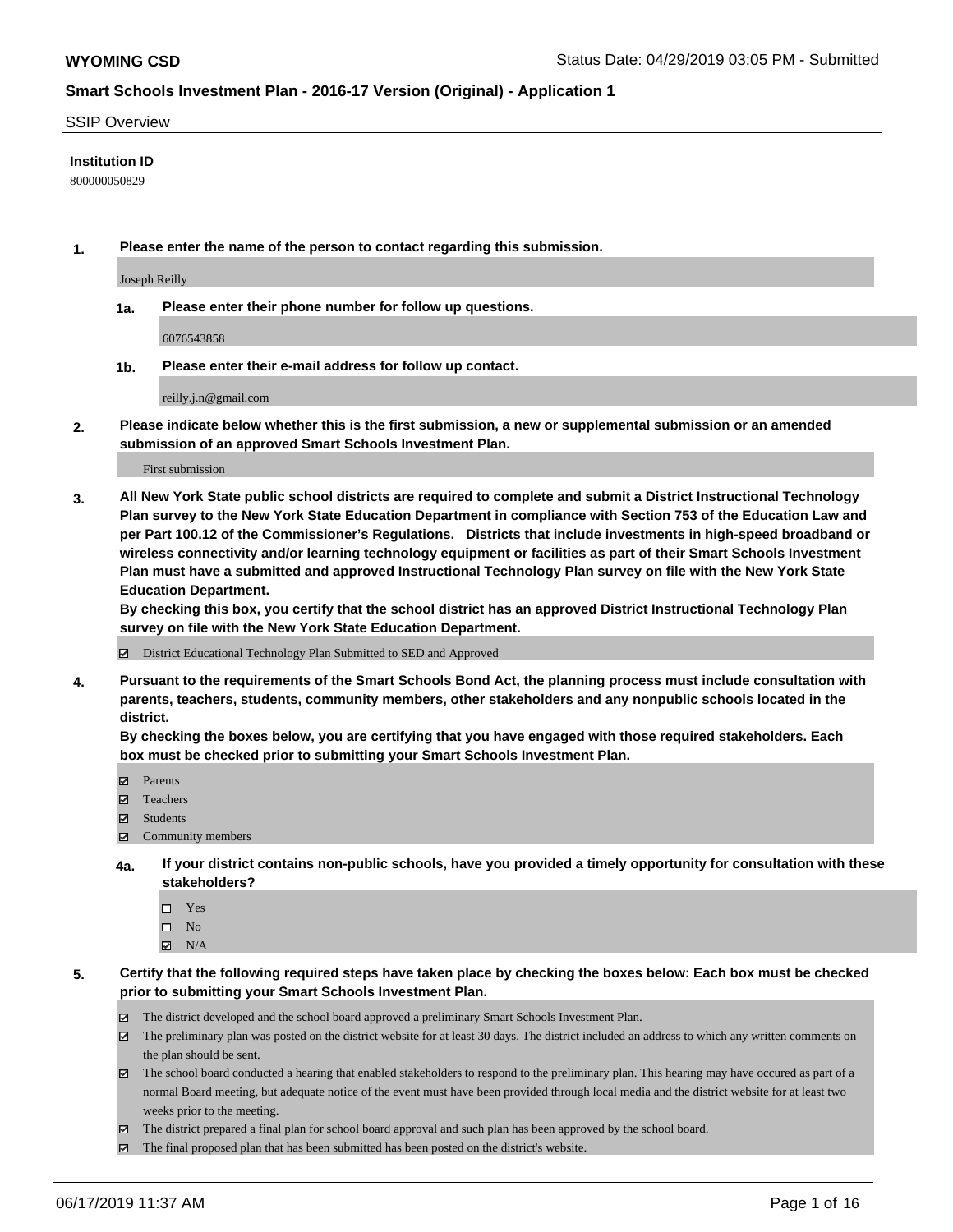SSIP Overview

**5a. Please upload the proposed Smart Schools Investment Plan (SSIP) that was posted on the district's website, along with any supporting materials. Note that this should be different than your recently submitted Educational Technology Survey. The Final SSIP, as approved by the School Board, should also be posted on the website and remain there during the course of the projects contained therein.**

SSBA\_Tech\_Investment\_plan\_Wyoming\_\_edit.pdf

**5b. Enter the webpage address where the final Smart Schools Investment Plan is posted. The Plan should remain posted for the life of the included projects.**

http://www.wyomingcsd.org/files/\_paKFm\_/9e095e577ac4ae253745a49013852ec4/SSBA\_Tech\_Investment\_plan\_Wyoming\_\_edit.pdf

**6. Please enter an estimate of the total number of students and staff that will benefit from this Smart Schools Investment Plan based on the cumulative projects submitted to date.**

130

**7. An LEA/School District may partner with one or more other LEA/School Districts to form a consortium to pool Smart Schools Bond Act funds for a project that meets all other Smart School Bond Act requirements. Each school district participating in the consortium will need to file an approved Smart Schools Investment Plan for the project and submit a signed Memorandum of Understanding that sets forth the details of the consortium including the roles of each respective district.**

 $\Box$  The district plans to participate in a consortium to partner with other school district(s) to implement a Smart Schools project.

### **8. Please enter the name and 6-digit SED Code for each LEA/School District participating in the Consortium.**

| <b>Partner LEA/District</b> | <b>ISED BEDS Code</b> |
|-----------------------------|-----------------------|
| (No Response)               | (No Response)         |

### **9. Please upload a signed Memorandum of Understanding with all of the participating Consortium partners.**

(No Response)

**10. Your district's Smart Schools Bond Act Allocation is:**

\$241,845

**11. Enter the budget sub-allocations by category that you are submitting for approval at this time. If you are not budgeting SSBA funds for a category, please enter 0 (zero.) If the value entered is \$0, you will not be required to complete that survey question.**

|                                       | Sub-<br><b>Allocations</b> |
|---------------------------------------|----------------------------|
| School Connectivity                   | l 0                        |
| Connectivity Projects for Communities | $\overline{0}$             |
| <b>Classroom Technology</b>           | 51,981                     |
| Pre-Kindergarten Classrooms           | $\overline{0}$             |
| Replace Transportable Classrooms      | $\Omega$                   |
| High-Tech Security Features           | 58,172                     |
| Totals:                               | 110,153                    |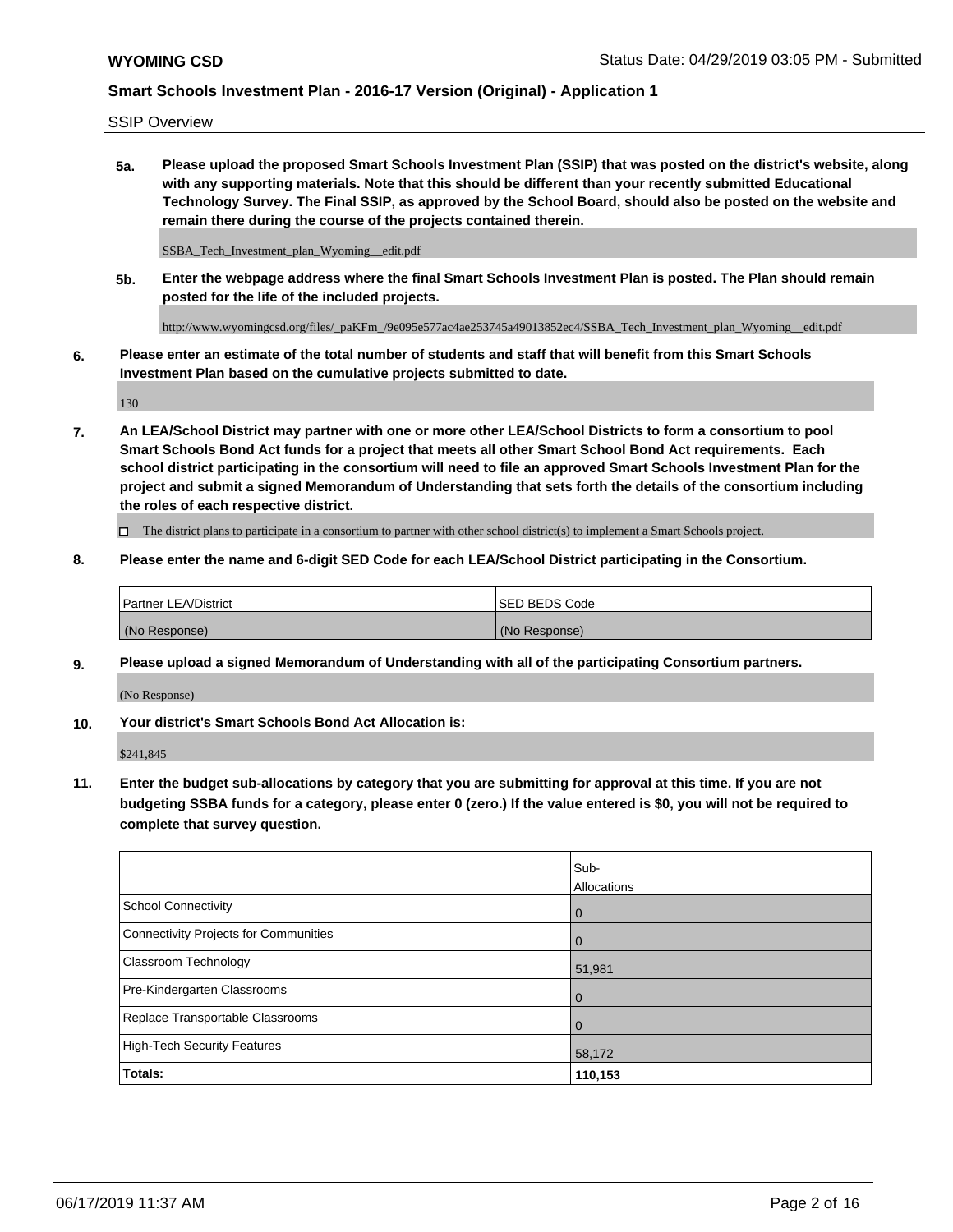School Connectivity

- **1. In order for students and faculty to receive the maximum benefit from the technology made available under the Smart Schools Bond Act, their school buildings must possess sufficient connectivity infrastructure to ensure that devices can be used during the school day. Smart Schools Investment Plans must demonstrate that:**
	- **• sufficient infrastructure that meets the Federal Communications Commission's 100 Mbps per 1,000 students standard currently exists in the buildings where new devices will be deployed, or**
	- **• is a planned use of a portion of Smart Schools Bond Act funds, or**
	- **• is under development through another funding source.**

**Smart Schools Bond Act funds used for technology infrastructure or classroom technology investments must increase the number of school buildings that meet or exceed the minimum speed standard of 100 Mbps per 1,000 students and staff within 12 months. This standard may be met on either a contracted 24/7 firm service or a "burstable" capability. If the standard is met under the burstable criteria, it must be:**

**1. Specifically codified in a service contract with a provider, and**

**2. Guaranteed to be available to all students and devices as needed, particularly during periods of high demand, such as computer-based testing (CBT) periods.**

**Please describe how your district already meets or is planning to meet this standard within 12 months of plan submission.**

(No Response)

**1a. If a district believes that it will be impossible to meet this standard within 12 months, it may apply for a waiver of this requirement, as described on the Smart Schools website. The waiver must be filed and approved by SED prior to submitting this survey.**

 $\Box$  By checking this box, you are certifying that the school district has an approved waiver of this requirement on file with the New York State Education Department.

#### **2. Connectivity Speed Calculator (Required)**

|                         | Number of<br>Students | Multiply by<br>100 Kbps | Divide by 1000 Current Speed<br>to Convert to<br>Required<br>Speed in Mb | lin Mb           | Expected<br>Speed to be<br>Attained Within   Required<br>12 Months | <b>Expected Date</b><br>When<br>Speed Will be<br><b>Met</b> |
|-------------------------|-----------------------|-------------------------|--------------------------------------------------------------------------|------------------|--------------------------------------------------------------------|-------------------------------------------------------------|
| <b>Calculated Speed</b> | (No<br>Response)      | (No Response)           | (No<br>Response)                                                         | (No<br>Response) | (No<br>Response)                                                   | (No<br>Response)                                            |

**3. Describe how you intend to use Smart Schools Bond Act funds for high-speed broadband and/or wireless connectivity projects in school buildings.**

(No Response)

**4. Describe the linkage between the district's District Instructional Technology Plan and the proposed projects. (There should be a link between your response to this question and your response to Question 1 in Part E. Curriculum and Instruction "What are the district's plans to use digital connectivity and technology to improve teaching and learning?)**

(No Response)

**5. If the district wishes to have students and staff access the Internet from wireless devices within the school building, or in close proximity to it, it must first ensure that it has a robust Wi-Fi network in place that has sufficient bandwidth to meet user demand.**

**Please describe how you have quantified this demand and how you plan to meet this demand.**

(No Response)

**6. As indicated on Page 5 of the guidance, the Office of Facilities Planning will have to conduct a preliminary review**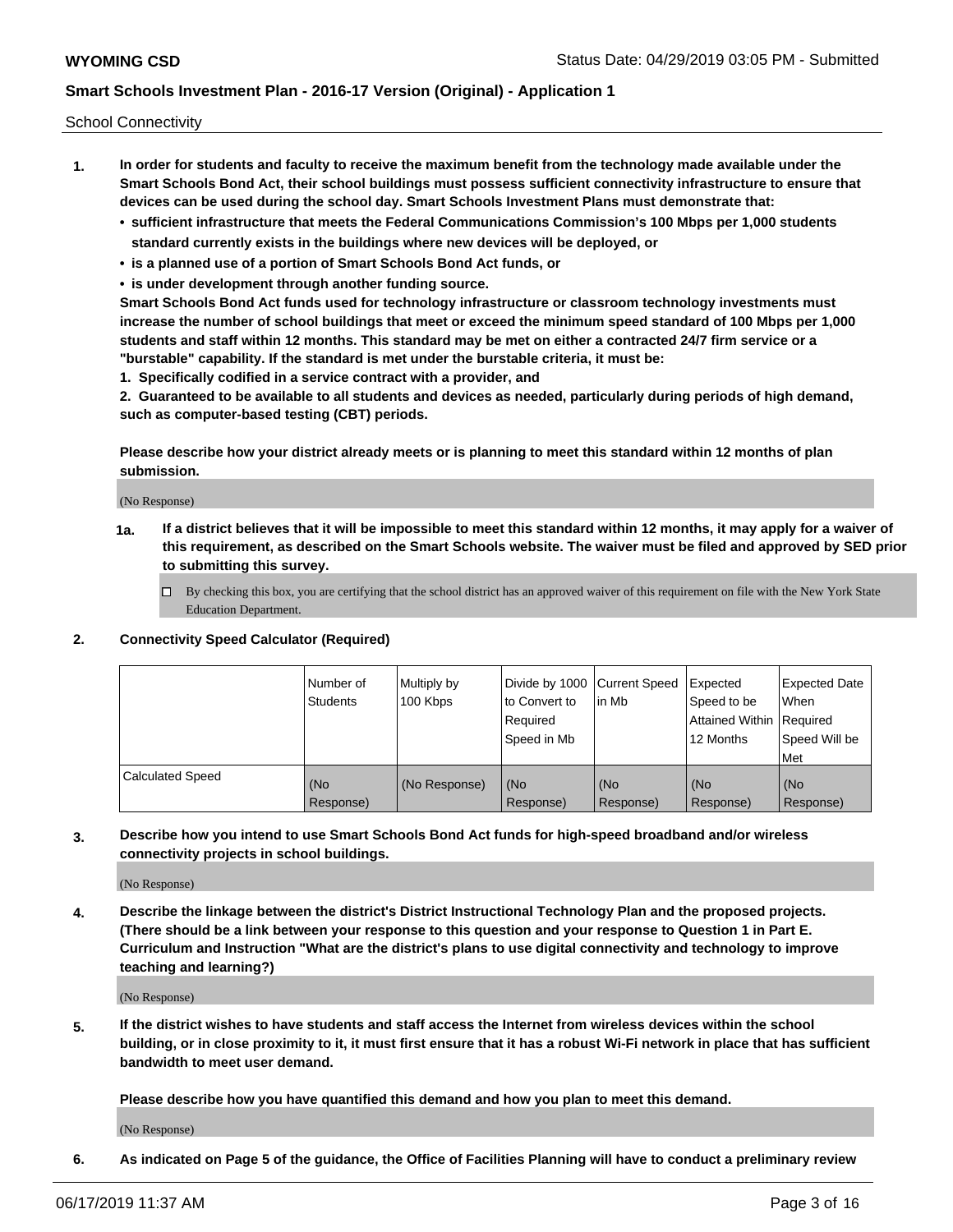School Connectivity

**of all capital projects, including connectivity projects.**

**Please indicate on a separate row each project number given to you by the Office of Facilities Planning.**

| Project Number |  |
|----------------|--|
|                |  |
|                |  |
|                |  |
| (No Response)  |  |
|                |  |
|                |  |
|                |  |

**7. Certain high-tech security and connectivity infrastructure projects may be eligible for an expedited review process as determined by the Office of Facilities Planning.**

**Was your project deemed eligible for streamlined review?**

(No Response)

**8. Include the name and license number of the architect or engineer of record.**

| Name          | License Number |
|---------------|----------------|
| (No Response) | (No Response)  |

**9. If you are submitting an allocation for School Connectivity complete this table. Note that the calculated Total at the bottom of the table must equal the Total allocation for this category that you entered in the SSIP Overview overall budget.** 

|                                            | Sub-              |
|--------------------------------------------|-------------------|
|                                            | <b>Allocation</b> |
| Network/Access Costs                       | (No Response)     |
| <b>Outside Plant Costs</b>                 | (No Response)     |
| School Internal Connections and Components | (No Response)     |
| <b>Professional Services</b>               | (No Response)     |
| Testing                                    | (No Response)     |
| <b>Other Upfront Costs</b>                 | (No Response)     |
| <b>Other Costs</b>                         | (No Response)     |
| Totals:                                    | 0                 |

**10. Please detail the type, quantity, per unit cost and total cost of the eligible items under each sub-category. This is especially important for any expenditures listed under the "Other" category. All expenditures must be eligible for tax-exempt financing to be reimbursed through the SSBA. Sufficient detail must be provided so that we can verify this is the case. If you have any questions, please contact us directly through smartschools@nysed.gov. NOTE: Wireless Access Points should be included in this category, not under Classroom Educational Technology, except those that will be loaned/purchased for nonpublic schools.**

| Select the allowable expenditure | Item to be purchased | Quantity      | <b>Cost per Item</b> | <b>Total Cost</b> |
|----------------------------------|----------------------|---------------|----------------------|-------------------|
| type.                            |                      |               |                      |                   |
| Repeat to add another item under |                      |               |                      |                   |
| each type.                       |                      |               |                      |                   |
| (No Response)                    | (No Response)        | (No Response) | (No Response)        | (No Response)     |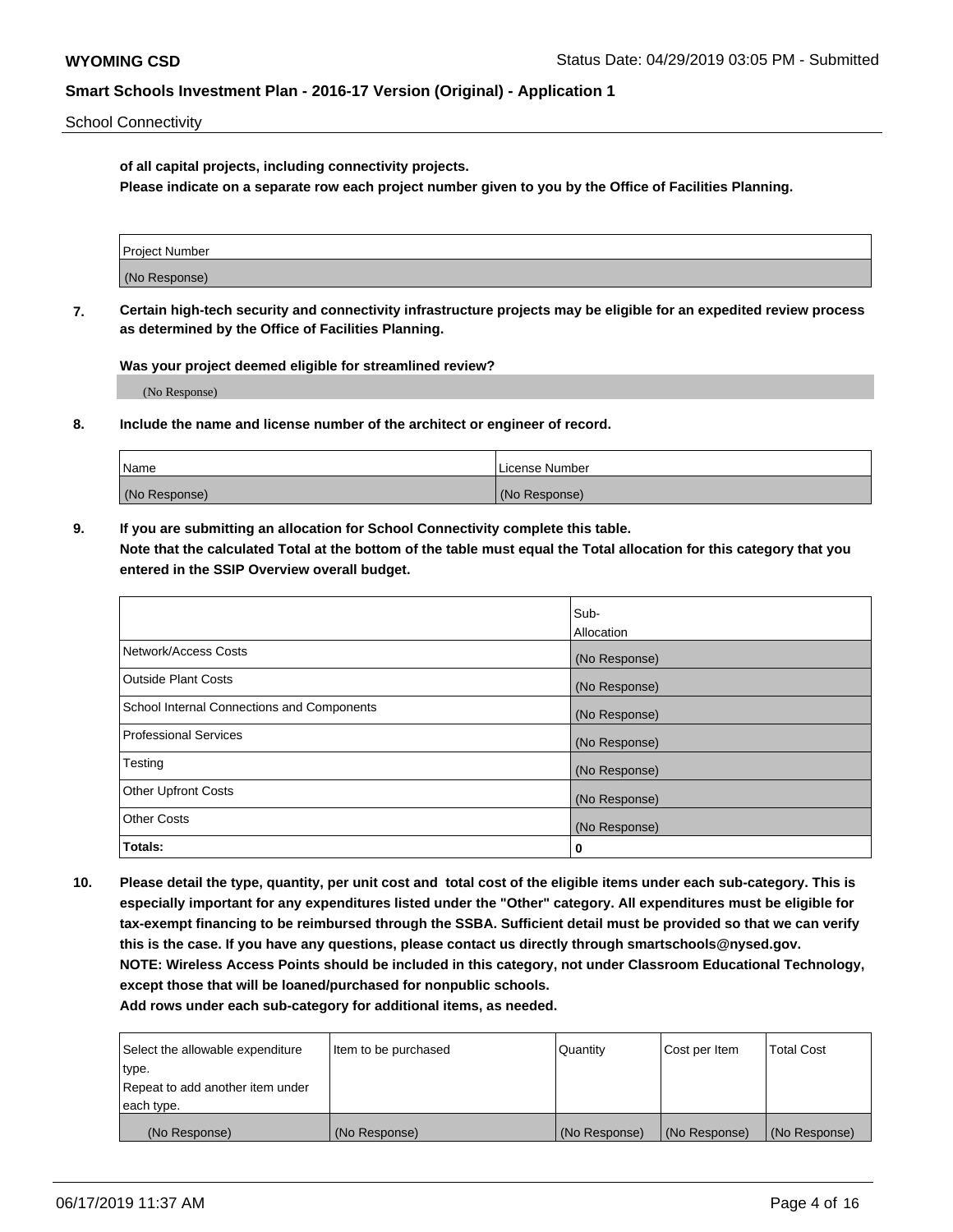Community Connectivity (Broadband and Wireless)

**1. Describe how you intend to use Smart Schools Bond Act funds for high-speed broadband and/or wireless connectivity projects in the community.**

(No Response)

**2. Please describe how the proposed project(s) will promote student achievement and increase student and/or staff access to the Internet in a manner that enhances student learning and/or instruction outside of the school day and/or school building.**

(No Response)

**3. Community connectivity projects must comply with all the necessary local building codes and regulations (building and related permits are not required prior to plan submission).**

 $\Box$  I certify that we will comply with all the necessary local building codes and regulations.

**4. Please describe the physical location of the proposed investment.**

(No Response)

**5. Please provide the initial list of partners participating in the Community Connectivity Broadband Project, along with their Federal Tax Identification (Employer Identification) number.**

| <b>Project Partners</b> | Federal ID#   |
|-------------------------|---------------|
| (No Response)           | (No Response) |

**6. If you are submitting an allocation for Community Connectivity, complete this table.**

**Note that the calculated Total at the bottom of the table must equal the Total allocation for this category that you entered in the SSIP Overview overall budget.**

|                                    | Sub-Allocation |
|------------------------------------|----------------|
| Network/Access Costs               | (No Response)  |
| <b>Outside Plant Costs</b>         | (No Response)  |
| <b>Tower Costs</b>                 | (No Response)  |
| <b>Customer Premises Equipment</b> | (No Response)  |
| <b>Professional Services</b>       | (No Response)  |
| Testing                            | (No Response)  |
| <b>Other Upfront Costs</b>         | (No Response)  |
| <b>Other Costs</b>                 | (No Response)  |
| Totals:                            | 0              |

**7. Please detail the type, quantity, per unit cost and total cost of the eligible items under each sub-category. This is especially important for any expenditures listed under the "Other" category. All expenditures must be capital-bond eligible to be reimbursed through the SSBA. If you have any questions, please contact us directly through smartschools@nysed.gov.**

| Select the allowable expenditure | Item to be purchased | Quantity      | Cost per Item | <b>Total Cost</b> |
|----------------------------------|----------------------|---------------|---------------|-------------------|
| type.                            |                      |               |               |                   |
| Repeat to add another item under |                      |               |               |                   |
| each type.                       |                      |               |               |                   |
| (No Response)                    | (No Response)        | (No Response) | (No Response) | (No Response)     |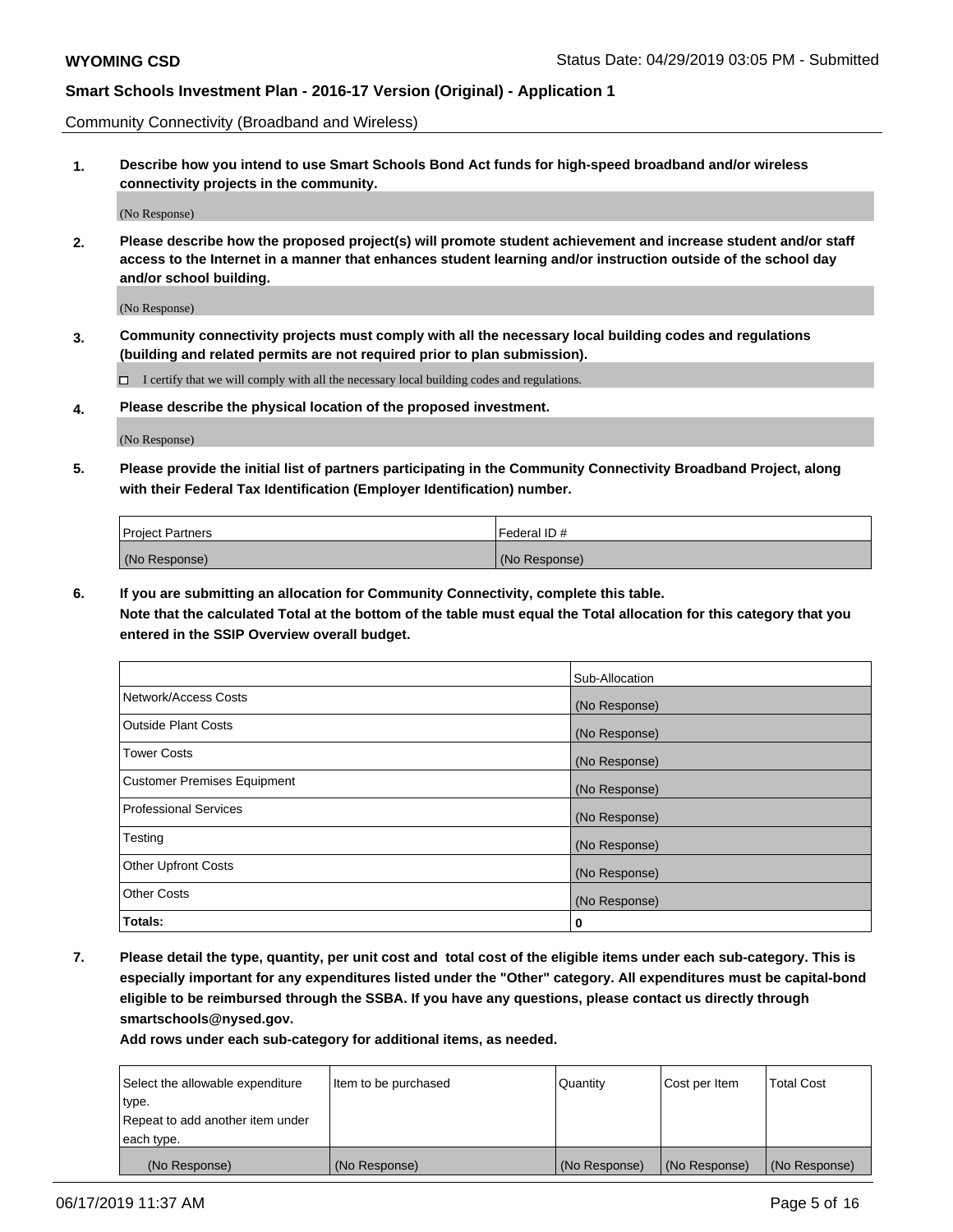### Classroom Learning Technology

**1. In order for students and faculty to receive the maximum benefit from the technology made available under the Smart Schools Bond Act, their school buildings must possess sufficient connectivity infrastructure to ensure that devices can be used during the school day. Smart Schools Investment Plans must demonstrate that sufficient infrastructure that meets the Federal Communications Commission's 100 Mbps per 1,000 students standard currently exists in the buildings where new devices will be deployed, or is a planned use of a portion of Smart Schools Bond Act funds, or is under development through another funding source. Smart Schools Bond Act funds used for technology infrastructure or classroom technology investments must increase the number of school buildings that meet or exceed the minimum speed standard of 100 Mbps per 1,000 students and staff within 12 months. This standard may be met on either a contracted 24/7 firm service or a "burstable" capability. If the standard is met under the burstable criteria, it must be:**

**1. Specifically codified in a service contract with a provider, and**

**2. Guaranteed to be available to all students and devices as needed, particularly during periods of high demand, such as computer-based testing (CBT) periods.**

**Please describe how your district already meets or is planning to meet this standard within 12 months of plan submission.**

Wyoming Central Schools subscribes to internet services through Wayne Finger Lakes BOCES and EduTech Regional Information Center. The district currently exceeds the requirement.

- **1a. If a district believes that it will be impossible to meet this standard within 12 months, it may apply for a waiver of this requirement, as described on the Smart Schools website. The waiver must be filed and approved by SED prior to submitting this survey.**
	- By checking this box, you are certifying that the school district has an approved waiver of this requirement on file with the New York State Education Department.

### **2. Connectivity Speed Calculator (Required)**

|                         | Number of<br><b>Students</b> | Multiply by<br>100 Kbps | Divide by 1000 Current Speed<br>to Convert to<br>Required<br>Speed in Mb | lin Mb | Expected<br>Speed to be<br>Attained Within Required<br>12 Months | <b>Expected Date</b><br>When<br>Speed Will be<br>Met |
|-------------------------|------------------------------|-------------------------|--------------------------------------------------------------------------|--------|------------------------------------------------------------------|------------------------------------------------------|
| <b>Calculated Speed</b> | 111                          | 11.100                  | 11.1                                                                     | 38.2   | 38.2                                                             | Currently<br><b>Meets</b><br>Standard                |

**3. If the district wishes to have students and staff access the Internet from wireless devices within the school building, or in close proximity to it, it must first ensure that it has a robust Wi-Fi network in place that has sufficient bandwidth to meet user demand.**

**Please describe how you have quantified this demand and how you plan to meet this demand.**

Wyoming Central Schools has a strong relationship with the planning specialists at EduTech Regional Information Center. The planning specialists make regular trips to the district and work with the on-site technicians to review the instructional goals of the district and then compare them to the wireless network capacity for the building. By reconciling these two components, the district has provided saturation coverage in all instructional and public gathering areas to support their goals for student use of technology.

**4. All New York State public school districts are required to complete and submit an Instructional Technology Plan survey to the New York State Education Department in compliance with Section 753 of the Education Law and per Part 100.12 of the Commissioner's Regulations.**

**Districts that include educational technology purchases as part of their Smart Schools Investment Plan must have a submitted and approved Instructional Technology Plan survey on file with the New York State Education Department.**

By checking this box, you are certifying that the school district has an approved Instructional Technology Plan survey on file with the New York State Education Department.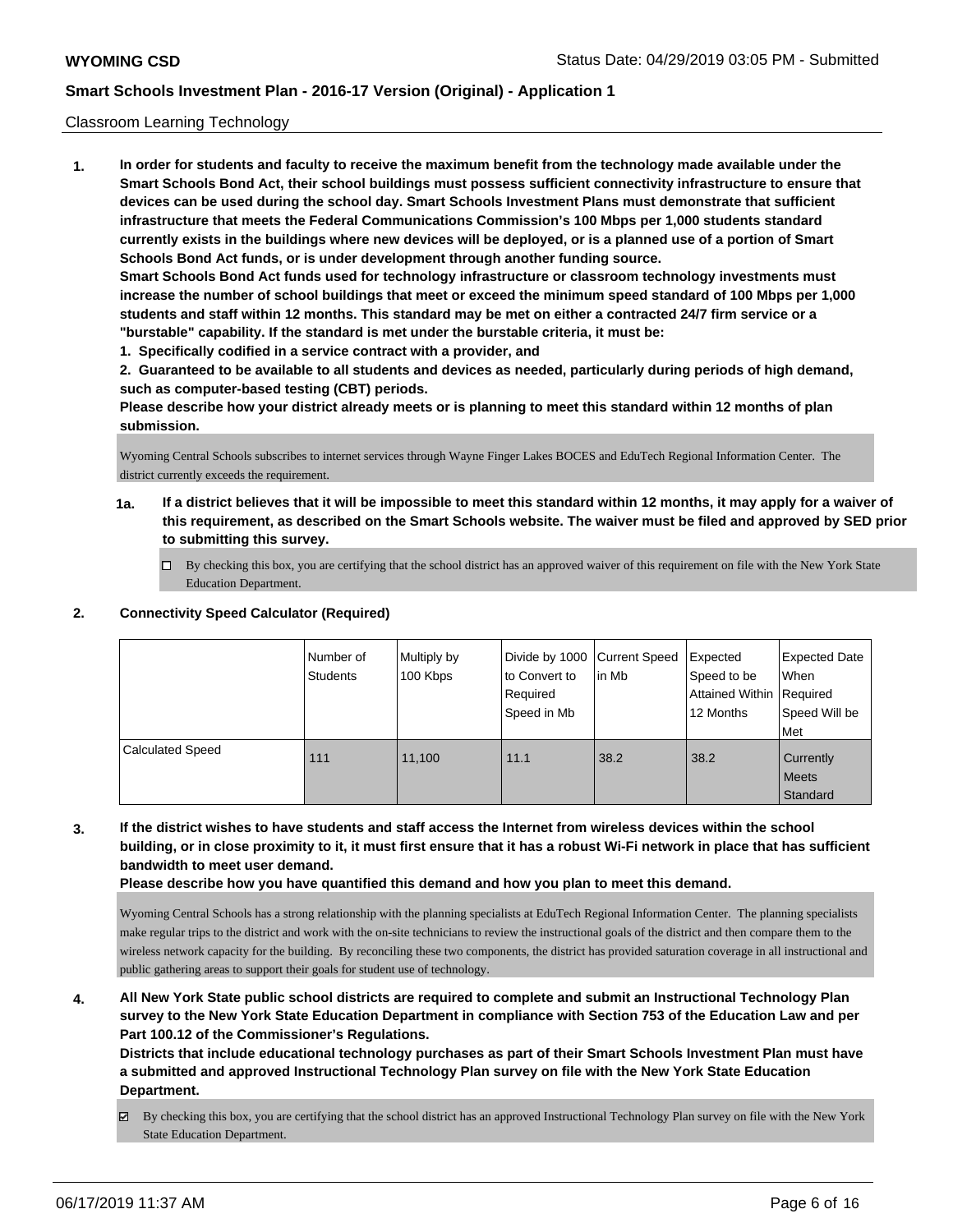#### Classroom Learning Technology

**5. Describe the devices you intend to purchase and their compatibility with existing or planned platforms or systems. Specifically address the adequacy of each facility's electrical, HVAC and other infrastructure necessary to install and support the operation of the planned technology.**

The personal devices that Wyoming Central Schools wishes to purchase are totally compatible with the instructional platforms that currently exist in the district. The Chromebooks operate on the chrome platform. These devices are compatible with existing windows devices in the district. More importantly, the chrome platform can be installed on ANY computer or device. No matter what device a student might depend on, their materials are available. When they are at home, they can continue to work even if their computer or personal device is Apple iOS,Windows XP or WIndows 10. These Chromebooks also recharge at a regular outlet in any classroom which places no additional draw on the physical capacity of the building. The additional Windows 10 devices including laptops and Desktops replace existing devices. This means there will be no change in the requirements at the building including electrical or HVAC.

- **6. Describe how the proposed technology purchases will:**
	- **> enhance differentiated instruction;**
	- **> expand student learning inside and outside the classroom;**
	- **> benefit students with disabilities and English language learners; and**
	- **> contribute to the reduction of other learning gaps that have been identified within the district.**

**The expectation is that districts will place a priority on addressing the needs of students who struggle to succeed in a rigorous curriculum. Responses in this section should specifically address this concern and align with the district's Instructional Technology Plan (in particular Question 2 of E. Curriculum and Instruction: "Does the district's instructional technology plan address the needs of students with disabilities to ensure equitable access to instruction, materials and assessments?" and Question 3 of the same section: "Does the district's instructional technology plan address the provision of assistive technology specifically for students with disabilities to ensure access to and participation in the general curriculum?"**

The acquisition of Chrome books are to complete a one-to-one program that Wyoming Central has been developing in recent years. These devices are a strong component as they address the needs of several sub groups of the districts demographics.

For students with disabilities the chrome based devices have several tools. For example, students with vision challenges can turn on the voice synthesis component. Now those students can hear the written text and have the device scribe their spoke text. Students with limited dexterity can use a touch screen unit with icons to accomplish their goals.

For ELL students their is a translation control. Students can translate to their native language from English or from their native language to English. There will no longer be a delay while a student waits for a translator from their native tounge.

Finally, accelerated student can work outside of class at their own pace expanding their educational goals and diversifying.

### **7. Where appropriate, describe how the proposed technology purchases will enhance ongoing communication with parents and other stakeholders and help the district facilitate technology-based regional partnerships, including distance learning and other efforts.**

This particular plan does not directly address communication with parents, but the district does offer a robust Parent Portal which allows the parents to contact district administrative staff or teachers directly via email. It also offers real time reporting of attendance and academic work. The Chrome books that are being purchased all have a built in Video camera and microphone. This could allow a student to use Google Hang Outs to contact their teacher outside of school hours when reinforcement of instruction might be required. As this is a K-8 district, distance learning opportunities are usually let by their teachers, but Peer conferencing is a potential use.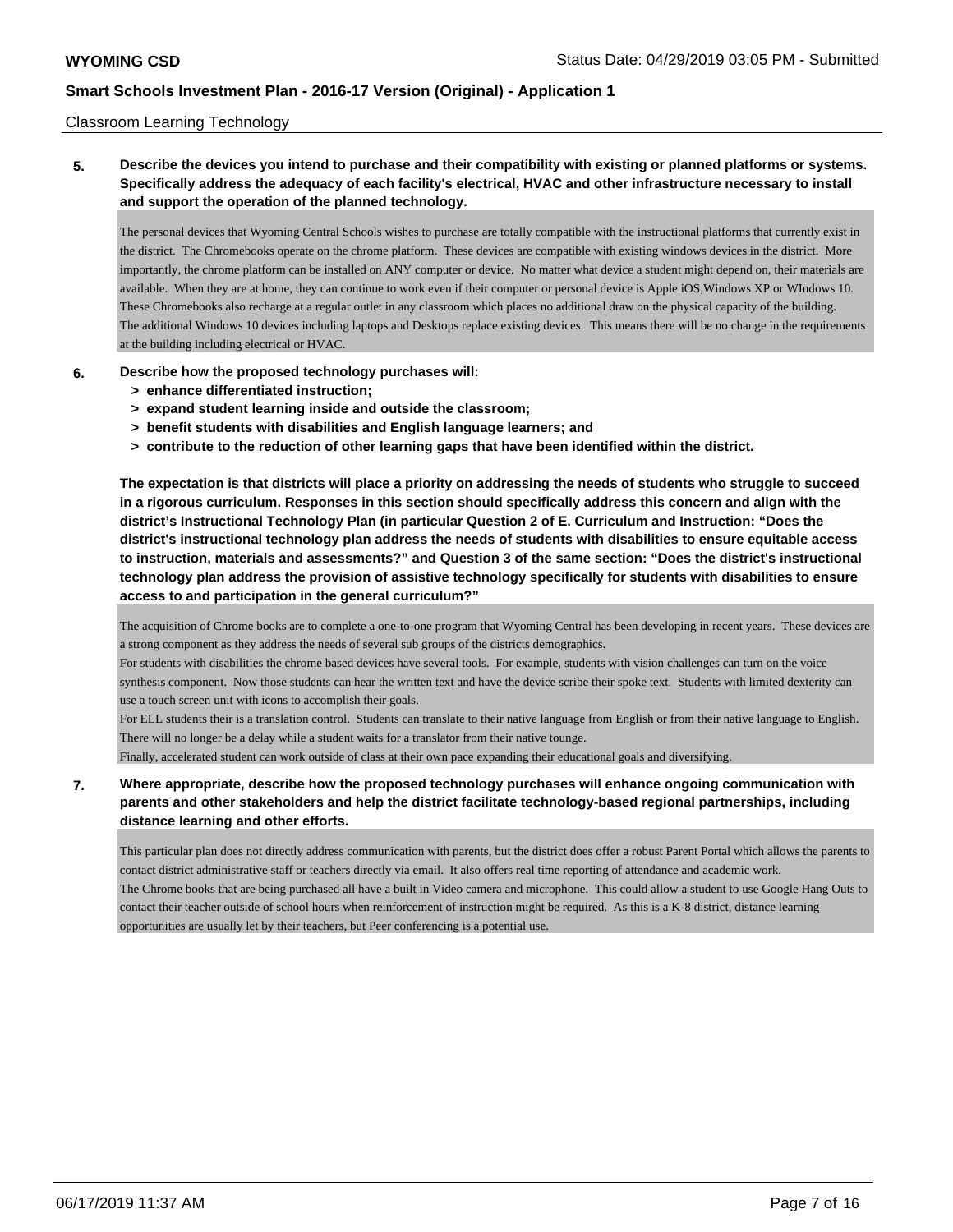#### Classroom Learning Technology

**8. Describe the district's plan to provide professional development to ensure that administrators, teachers and staff can employ the technology purchased to enhance instruction successfully.**

**Note: This response should be aligned and expanded upon in accordance with your district's response to Question 1 of F. Professional Development of your Instructional Technology Plan: "Please provide a summary of professional development offered to teachers and staff, for the time period covered by this plan, to support technology to enhance teaching and learning. Please include topics, audience and method of delivery within your summary."**

**Wyoming Central Schools is committed to establishing a one-to-one learning environment for their students. The most important part of this plan is the staff development that must occur before the program can proceed. During the 2017-18 school year and continuing next year the district has a comprehensive plan to address this.**

**Lead teachers in the district have completed the Google level 1 and Google Level 2 trainings to facilitate the use of Chrome books in the classroom. This training is provided by Wayne Finger Lakes BOCES. These teachers will become turn key trainers and support future cohorts as they are equipped. Many of the teachers were trained in the use of Google APPS and Google Classroom through either BOCES offerings or through In District trainings offered by the early adopters.**

**In addition to traditional trainings, Wyoming will be facilitating site visits to school districts that have already implemented one-to-one programs. During these visits, the teachers observed actual lessons and mature instructional programs. The teachers will learn the challenges and the successes of early adopters.**

- **9. Districts must contact the SUNY/CUNY teacher preparation program that supplies the largest number of the district's new teachers to request advice on innovative uses and best practices at the intersection of pedagogy and educational technology.**
	- By checking this box, you certify that you have contacted the SUNY/CUNY teacher preparation program that supplies the largest number of your new teachers to request advice on these issues.

#### **9a. Please enter the name of the SUNY or CUNY Institution that you contacted.**

SUNY Geneseo

**9b. Enter the primary Institution phone number.**

585-245-5151

**9c. Enter the name of the contact person with whom you consulted and/or will be collaborating with on innovative uses of technology and best practices.**

Dr Anjoo Sitka

**10. A district whose Smart Schools Investment Plan proposes the purchase of technology devices and other hardware must account for nonpublic schools in the district.**

**Are there nonpublic schools within your school district?**

Yes

**Z** No

**11. Nonpublic Classroom Technology Loan Calculator**

**The Smart Schools Bond Act provides that any Classroom Learning Technology purchases made using Smart Schools funds shall be lent, upon request, to nonpublic schools in the district. However, no school district shall be required to loan technology in amounts greater than the total obtained and spent on technology pursuant to the Smart Schools Bond Act and the value of such loan may not exceed the total of \$250 multiplied by the nonpublic school enrollment in the base year at the time of enactment.**

**See:**

**http://www.p12.nysed.gov/mgtserv/smart\_schools/docs/Smart\_Schools\_Bond\_Act\_Guidance\_04.27.15\_Final.pdf.**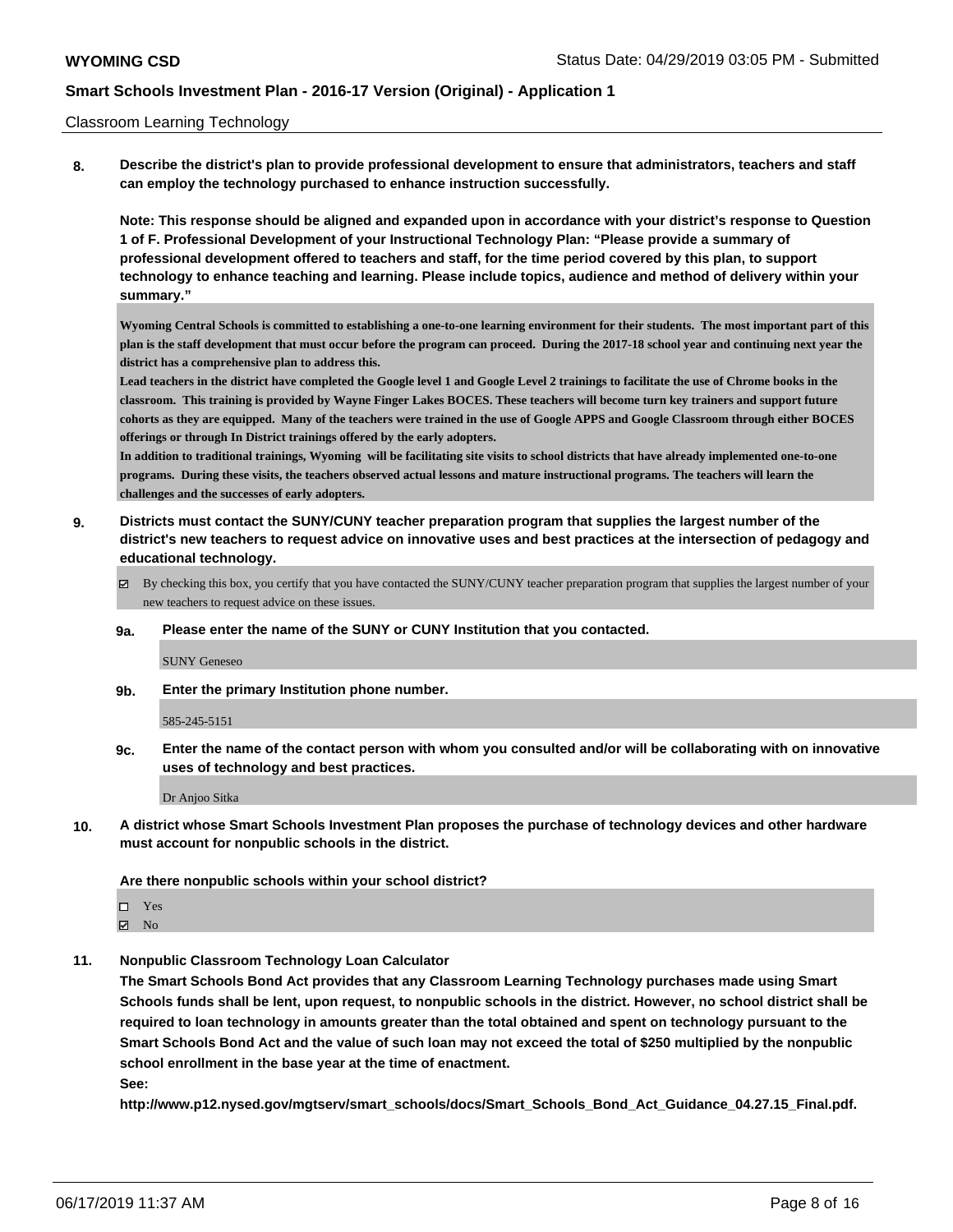Classroom Learning Technology

|                                     | 1. Classroom<br>Technology<br>Sub-allocation | l 2. Public<br>Enrollment<br>$(2014-15)$ | 3. Nonpublic<br>Enrollment<br>$(2014-15)$ | l 4. Sum of<br>Public and<br>l Nonpublic                                                      | 15. Total Per<br>Pupil Sub-<br>lallocation | 6. Total<br>Nonpublic Loan  <br>Amount |
|-------------------------------------|----------------------------------------------|------------------------------------------|-------------------------------------------|-----------------------------------------------------------------------------------------------|--------------------------------------------|----------------------------------------|
|                                     |                                              |                                          |                                           | Enrollment                                                                                    |                                            |                                        |
| Calculated Nonpublic Loan<br>Amount |                                              |                                          |                                           | (No Response)   (No Response)   (No Response)   (No Response)   (No Response)   (No Response) |                                            |                                        |

**12. To ensure the sustainability of technology purchases made with Smart Schools funds, districts must demonstrate a long-term plan to maintain and replace technology purchases supported by Smart Schools Bond Act funds. This sustainability plan shall demonstrate a district's capacity to support recurring costs of use that are ineligible for Smart Schools Bond Act funding such as device maintenance, technical support, Internet and wireless fees, maintenance of hotspots, staff professional development, building maintenance and the replacement of incidental items. Further, such a sustainability plan shall include a long-term plan for the replacement of purchased devices and equipment at the end of their useful life with other funding sources.**

 $\boxtimes$  By checking this box, you certify that the district has a sustainability plan as described above.

**13. Districts must ensure that devices purchased with Smart Schools Bond funds will be distributed, prepared for use, maintained and supported appropriately. Districts must maintain detailed device inventories in accordance with generally accepted accounting principles.**

By checking this box, you certify that the district has a distribution and inventory management plan and system in place.

**14. If you are submitting an allocation for Classroom Learning Technology complete this table. Note that the calculated Total at the bottom of the table must equal the Total allocation for this category that you entered in the SSIP Overview overall budget.**

|                          | Sub-Allocation |
|--------------------------|----------------|
| Interactive Whiteboards  | l 0            |
| Computer Servers         | l 0            |
| <b>Desktop Computers</b> | 6,330          |
| <b>Laptop Computers</b>  | 35,369         |
| <b>Tablet Computers</b>  | l 0            |
| <b>Other Costs</b>       | 10,282         |
| Totals:                  | 51,981         |

**15. Please detail the type, quantity, per unit cost and total cost of the eligible items under each sub-category. This is especially important for any expenditures listed under the "Other" category. All expenditures must be capital-bond eligible to be reimbursed through the SSBA. If you have any questions, please contact us directly through smartschools@nysed.gov.**

**Please specify in the "Item to be Purchased" field which specific expenditures and items are planned to meet the district's nonpublic loan requirement, if applicable.**

**NOTE: Wireless Access Points that will be loaned/purchased for nonpublic schools should ONLY be included in this category, not under School Connectivity, where public school districts would list them.**

| Select the allowable expenditure<br>type.<br>Repeat to add another item under<br>each type. | I Item to be Purchased            | Quantity | Cost per Item | <b>Total Cost</b> |
|---------------------------------------------------------------------------------------------|-----------------------------------|----------|---------------|-------------------|
| <b>Laptop Computers</b>                                                                     | HP ZBook 17 G4 Mobile Workstation | 6        | 4.534         | 27.204            |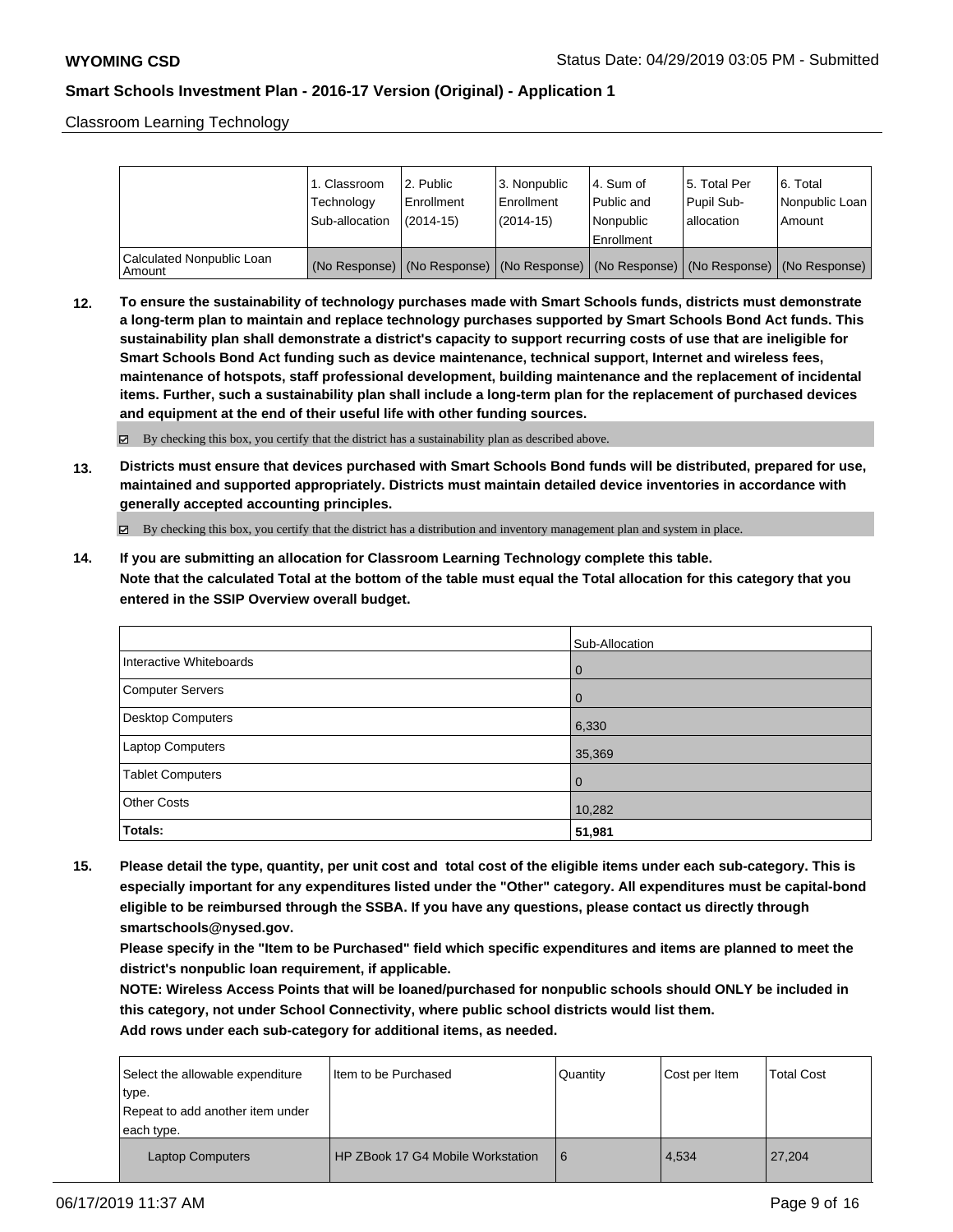Classroom Learning Technology

| Select the allowable expenditure                                     | Item to be Purchased                  | Quantity      | Cost per Item | <b>Total Cost</b> |
|----------------------------------------------------------------------|---------------------------------------|---------------|---------------|-------------------|
| type.                                                                |                                       |               |               |                   |
| Repeat to add another item under                                     |                                       |               |               |                   |
| each type.                                                           |                                       |               |               |                   |
| <b>Other Costs</b>                                                   | Infocus INF6505E                      | 3             | 1,849         | 5,547             |
| <b>Other Costs</b>                                                   | Infocus DWT3270X                      | 3             | 55            | 165               |
| <b>Other Costs</b>                                                   | Infocus DWT3270F                      | 3             | 35            | 105               |
| <b>Laptop Computers</b>                                              | HP Chromebook 11 G6 - Education       | 20            | 198           | 3,960             |
|                                                                      | Edition - 11.6                        |               |               |                   |
| <b>Other Costs</b><br>Chrome Management Console License              |                                       | 20            | 25            | 500               |
| <b>Other Costs</b><br>Targus Vertical - Chromebook sleeve            |                                       | 20            | 16            | 320               |
| <b>Desktop Computers</b><br>HP EliteDesk 800 G3 Small Form<br>Factor |                                       | 15            | 422           | 6,330             |
| <b>Other Costs</b><br>HP ProDisplay P232 LED monitor - 23            |                                       | 15            | 87            | 1,305             |
| HP Probook 640 G3 Laptop<br><b>Laptop Computers</b>                  |                                       | 5             | 841           | 4,205             |
| <b>Other Costs</b>                                                   | Installation and system configuration | $\mathbf 1$   | 2,340         | 2,340             |
|                                                                      | for Chromebooks, Laptops and          |               |               |                   |
|                                                                      | <b>Desktops</b>                       |               |               |                   |
| (No Response)                                                        | (No Response)                         | (No Response) | (No Response) | (No Response)     |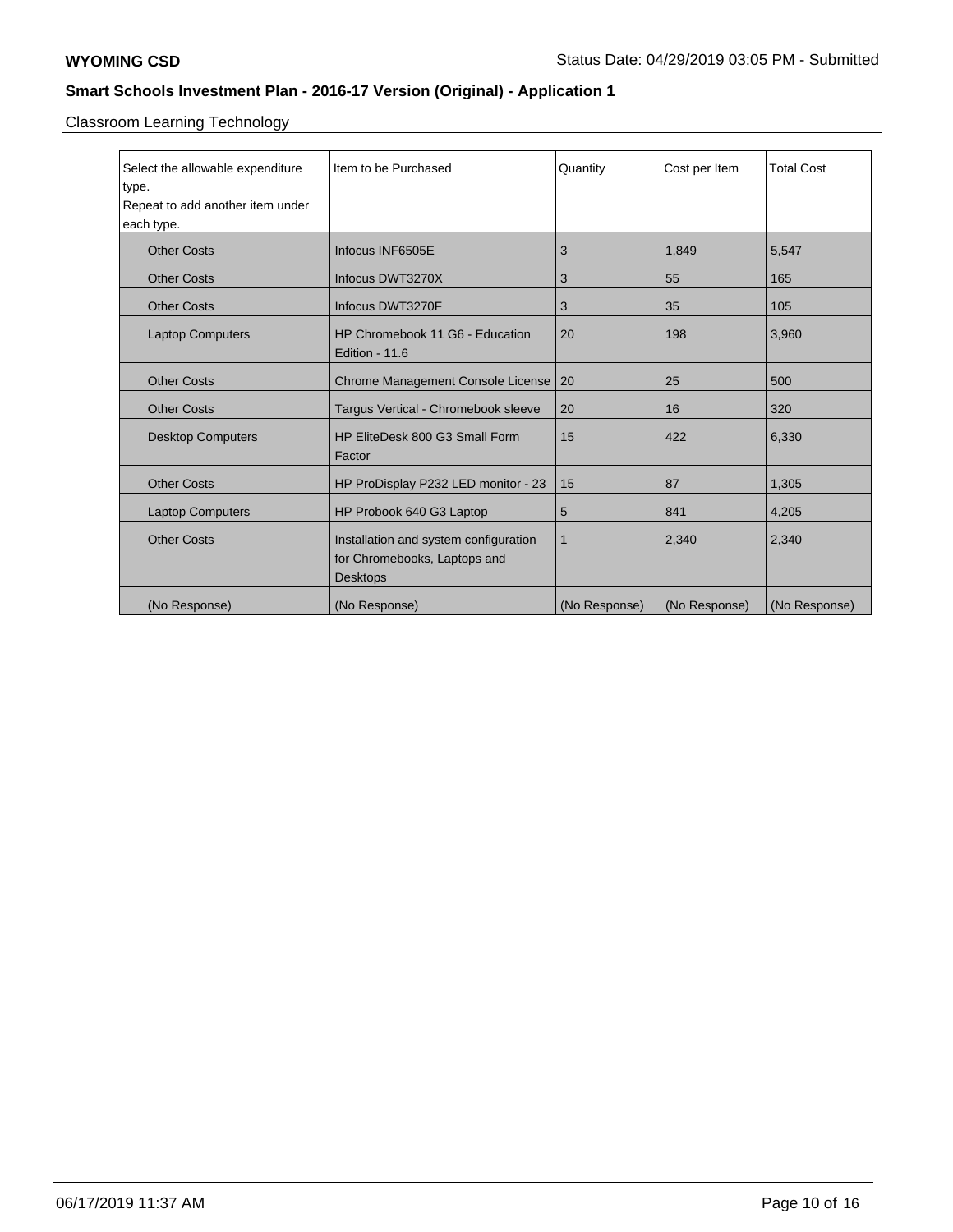#### Pre-Kindergarten Classrooms

**1. Provide information regarding how and where the district is currently serving pre-kindergarten students and justify the need for additional space with enrollment projections over 3 years.**

(No Response)

- **2. Describe the district's plan to construct, enhance or modernize education facilities to accommodate prekindergarten programs. Such plans must include:**
	- **Specific descriptions of what the district intends to do to each space;**
	- **An affirmation that pre-kindergarten classrooms will contain a minimum of 900 square feet per classroom;**
	- **The number of classrooms involved;**
	- **The approximate construction costs per classroom; and**
	- **Confirmation that the space is district-owned or has a long-term lease that exceeds the probable useful life of the improvements.**

(No Response)

**3. Smart Schools Bond Act funds may only be used for capital construction costs. Describe the type and amount of additional funds that will be required to support ineligible ongoing costs (e.g. instruction, supplies) associated with any additional pre-kindergarten classrooms that the district plans to add.**

(No Response)

**4. All plans and specifications for the erection, repair, enlargement or remodeling of school buildings in any public school district in the State must be reviewed and approved by the Commissioner. Districts that plan capital projects using their Smart Schools Bond Act funds will undergo a Preliminary Review Process by the Office of Facilities Planning.**

**Please indicate on a separate row each project number given to you by the Office of Facilities Planning.**

| Project Number |  |
|----------------|--|
| (No Response)  |  |
|                |  |

**5. If you have made an allocation for Pre-Kindergarten Classrooms, complete this table.**

**Note that the calculated Total at the bottom of the table must equal the Total allocation for this category that you entered in the SSIP Overview overall budget.**

|                                          | Sub-Allocation |
|------------------------------------------|----------------|
| Construct Pre-K Classrooms               | (No Response)  |
| Enhance/Modernize Educational Facilities | (No Response)  |
| <b>Other Costs</b>                       | (No Response)  |
| Totals:                                  | 0              |

**6. Please detail the type, quantity, per unit cost and total cost of the eligible items under each sub-category. This is especially important for any expenditures listed under the "Other" category. All expenditures must be capital-bond eligible to be reimbursed through the SSBA. If you have any questions, please contact us directly through smartschools@nysed.gov.**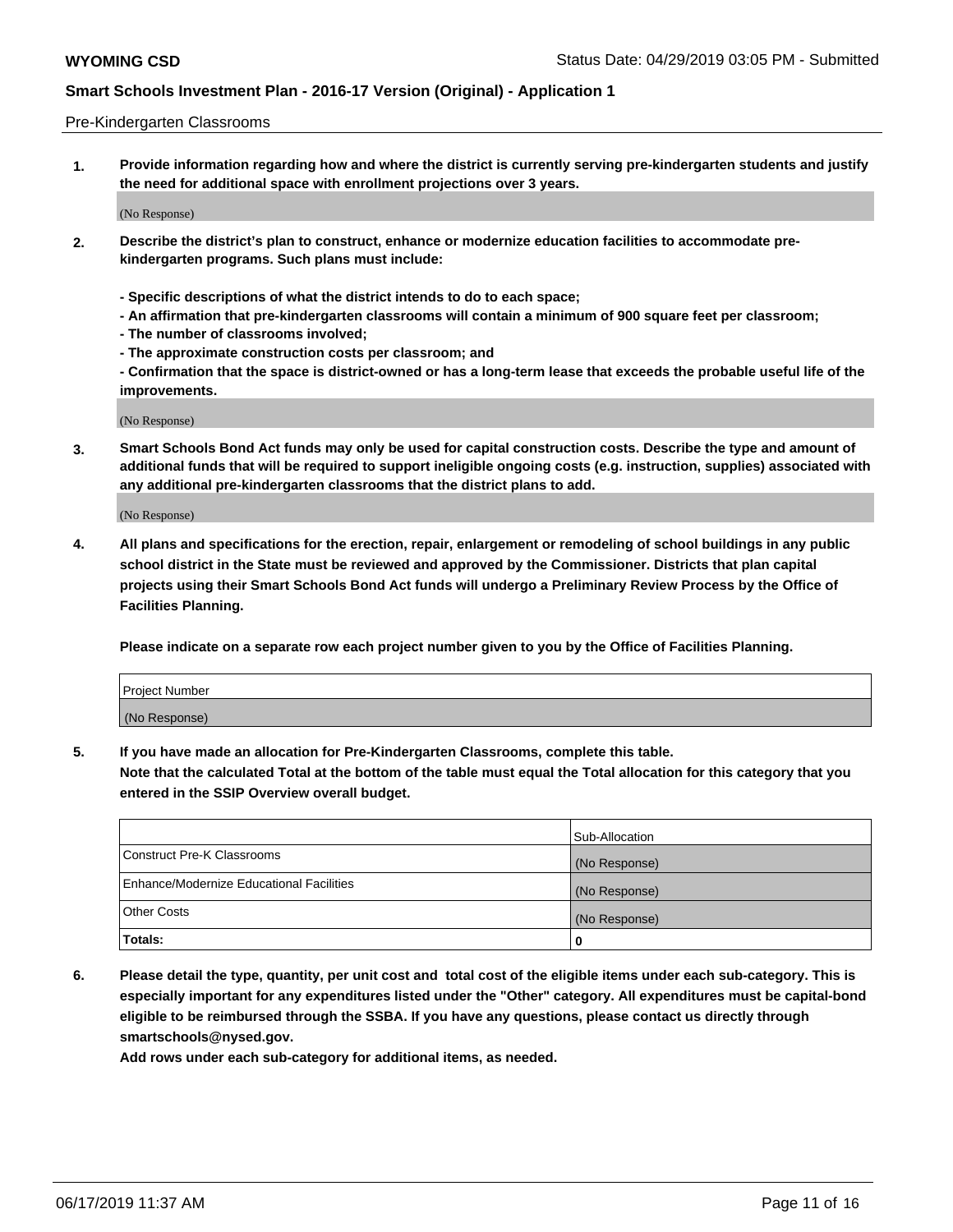Pre-Kindergarten Classrooms

| Select the allowable expenditure | Item to be purchased | Quantity      | Cost per Item | <b>Total Cost</b> |
|----------------------------------|----------------------|---------------|---------------|-------------------|
| type.                            |                      |               |               |                   |
| Repeat to add another item under |                      |               |               |                   |
| each type.                       |                      |               |               |                   |
| (No Response)                    | (No Response)        | (No Response) | (No Response) | (No Response)     |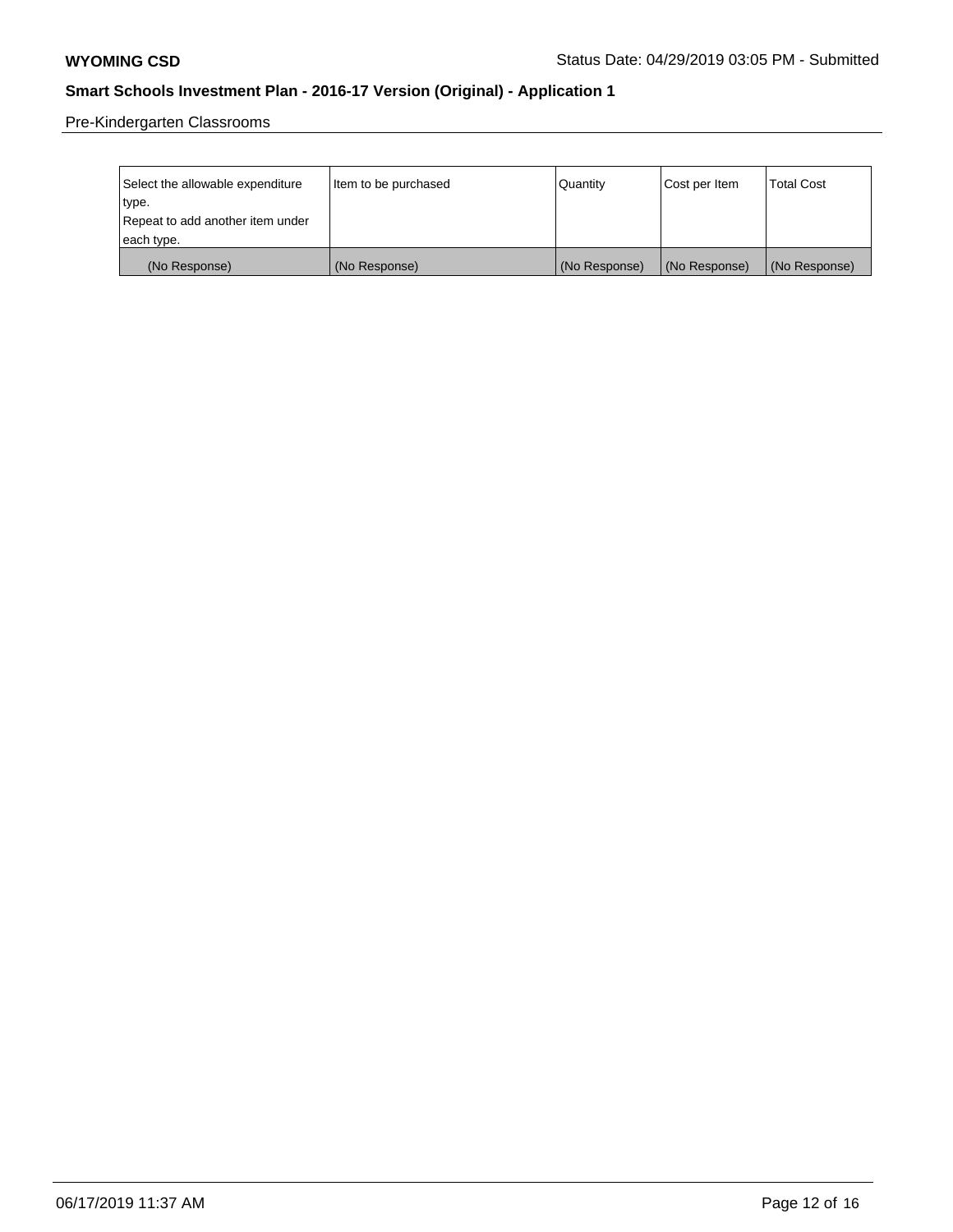Replace Transportable Classrooms

**1. Describe the district's plan to construct, enhance or modernize education facilities to provide high-quality instructional space by replacing transportable classrooms.**

(No Response)

**2. All plans and specifications for the erection, repair, enlargement or remodeling of school buildings in any public school district in the State must be reviewed and approved by the Commissioner. Districts that plan capital projects using their Smart Schools Bond Act funds will undergo a Preliminary Review Process by the Office of Facilities Planning.**

**Please indicate on a separate row each project number given to you by the Office of Facilities Planning.**

| Project Number |  |
|----------------|--|
|                |  |
|                |  |
|                |  |
|                |  |
| (No Response)  |  |
|                |  |
|                |  |
|                |  |

**3. For large projects that seek to blend Smart Schools Bond Act dollars with other funds, please note that Smart Schools Bond Act funds can be allocated on a pro rata basis depending on the number of new classrooms built that directly replace transportable classroom units.**

**If a district seeks to blend Smart Schools Bond Act dollars with other funds describe below what other funds are being used and what portion of the money will be Smart Schools Bond Act funds.**

(No Response)

**4. If you have made an allocation for Replace Transportable Classrooms, complete this table. Note that the calculated Total at the bottom of the table must equal the Total allocation for this category that you entered in the SSIP Overview overall budget.**

|                                                | Sub-Allocation |
|------------------------------------------------|----------------|
| Construct New Instructional Space              | (No Response)  |
| Enhance/Modernize Existing Instructional Space | (No Response)  |
| <b>Other Costs</b>                             | (No Response)  |
| Totals:                                        | 0              |

**5. Please detail the type, quantity, per unit cost and total cost of the eligible items under each sub-category. This is especially important for any expenditures listed under the "Other" category. All expenditures must be capital-bond eligible to be reimbursed through the SSBA. If you have any questions, please contact us directly through smartschools@nysed.gov.**

| Select the allowable expenditure | Item to be purchased | l Quantitv    | Cost per Item | <b>Total Cost</b> |
|----------------------------------|----------------------|---------------|---------------|-------------------|
| type.                            |                      |               |               |                   |
| Repeat to add another item under |                      |               |               |                   |
| each type.                       |                      |               |               |                   |
| (No Response)                    | (No Response)        | (No Response) | (No Response) | (No Response)     |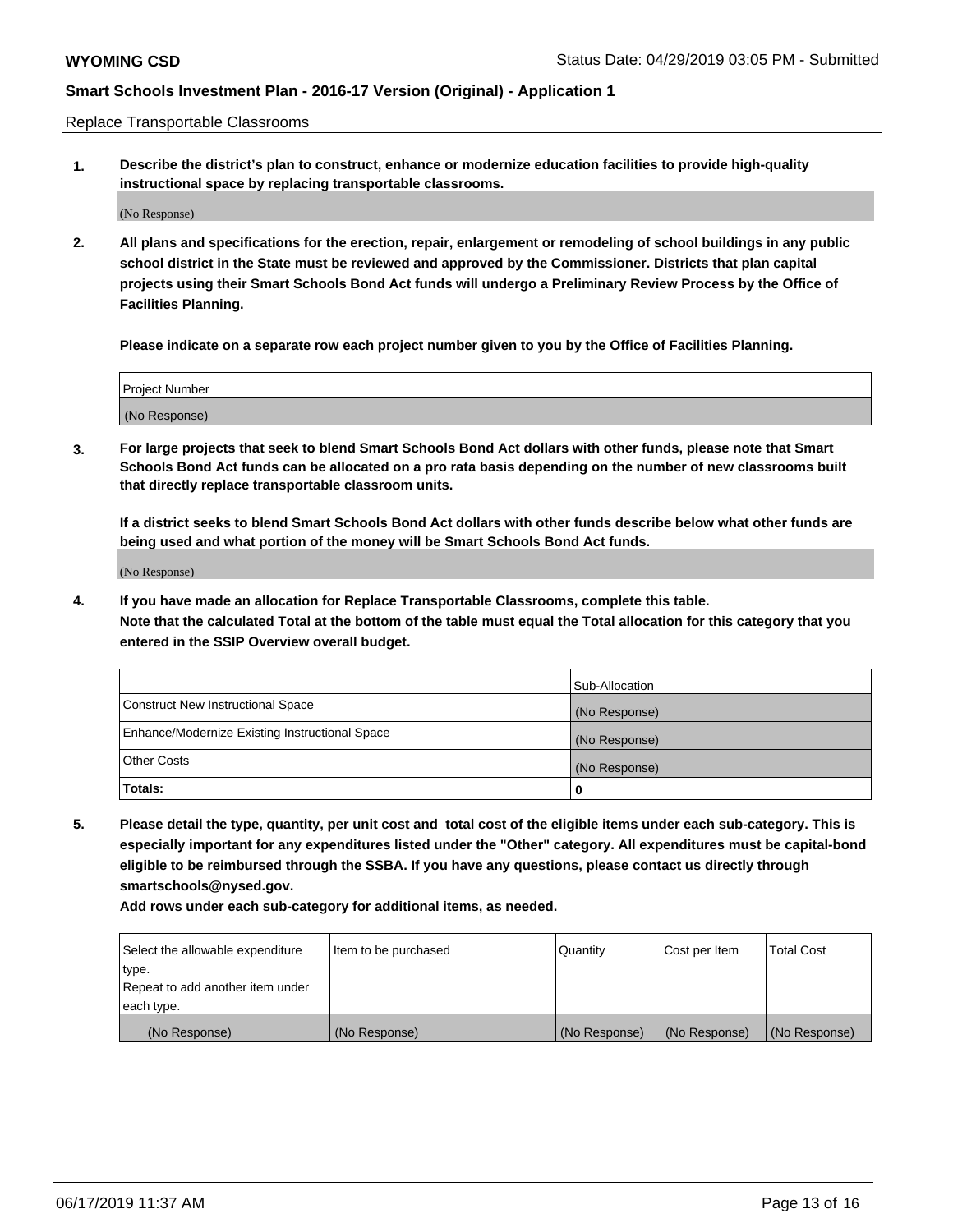### High-Tech Security Features

### **1. Describe how you intend to use Smart Schools Bond Act funds to install high-tech security features in school buildings and on school campuses.**

Wyoming Central School District believes that all students deserve a safe, secure place to learn. THey have developed a comprehensive plan to accomplish this goal. This comprehensive plan uses a combination of Smart Schools funds with New York Safe Schools Act funds to secure the building for the students.

The first component of the plan is video security. The district will upgrade their video security system. The district upgraded their video security storage servers in a recent capital project. They have also been using the Safe Schools reimbursements to expand their video camera network. The district wishes to add high resolution 30 MP cameras.

The second component of the plan is the upgrade to the door access system. The district has control over their main entrance. This plan will secure the second entrance to the building adjacent to the parking lot. The district wishes to add swipe control to this entrance securing the entrance allowing only district staff with appropriate credentials to enter at this entrance.

**2. All plans and specifications for the erection, repair, enlargement or remodeling of school buildings in any public school district in the State must be reviewed and approved by the Commissioner. Districts that plan capital projects using their Smart Schools Bond Act funds will undergo a Preliminary Review Process by the Office of Facilities Planning.** 

**Please indicate on a separate row each project number given to you by the Office of Facilities Planning.**

| <b>Project Number</b> |  |
|-----------------------|--|
| 67-10-02-04-7-999-BA1 |  |

#### **3. Was your project deemed eligible for streamlined Review?**

Yes

 $\hfill \square$  No

**3a. Districts with streamlined projects must certify that they have reviewed all installations with their licensed architect or engineer of record, and provide that person's name and license number. The licensed professional must review the products and proposed method of installation prior to implementation and review the work during and after completion in order to affirm that the work was code-compliant, if requested.**

By checking this box, you certify that the district has reviewed all installations with a licensed architect or engineer of record.

**4. Include the name and license number of the architect or engineer of record.**

| Name               | License Number |
|--------------------|----------------|
| <b>Brian Trott</b> | 25471          |

**5. If you have made an allocation for High-Tech Security Features, complete this table. Note that the calculated Total at the bottom of the table must equal the Total allocation for this category that you entered in the SSIP Overview overall budget.**

|                                                      | Sub-Allocation |
|------------------------------------------------------|----------------|
| Capital-Intensive Security Project (Standard Review) | $\overline{0}$ |
| Electronic Security System                           | 52,528         |
| <b>Entry Control System</b>                          | 5,644          |
| Approved Door Hardening Project                      | $\Omega$       |
| <b>Other Costs</b>                                   | $\overline{0}$ |
| Totals:                                              | 58,172         |

**6. Please detail the type, quantity, per unit cost and total cost of the eligible items under each sub-category. This is**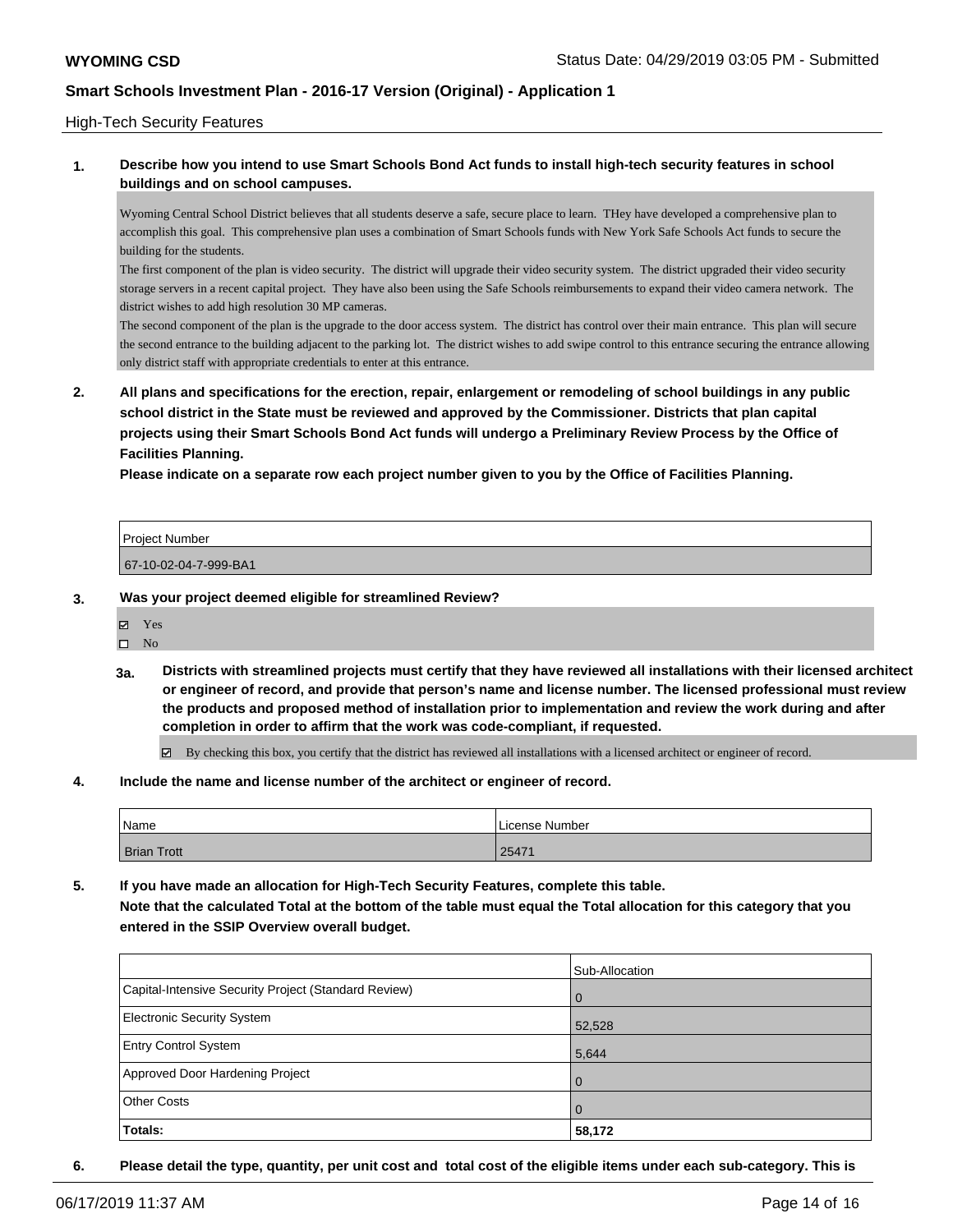## High-Tech Security Features

**especially important for any expenditures listed under the "Other" category. All expenditures must be capital-bond eligible to be reimbursed through the SSBA. If you have any questions, please contact us directly through smartschools@nysed.gov.**

| Select the allowable expenditure<br>type.<br>Repeat to add another item under<br>each type. | Item to be purchased                                                                           | Quantity | Cost per Item  | <b>Total Cost</b> |
|---------------------------------------------------------------------------------------------|------------------------------------------------------------------------------------------------|----------|----------------|-------------------|
| <b>Electronic Security System</b>                                                           | Avigilon: 7K (30 MP) H.264 HD Pro<br>with LightCatcher Technology                              | 3.00     | 15,000         | 45,000            |
| <b>Entry Control System</b>                                                                 | NTEVO-CMP-FLEX INTEVO CMP                                                                      | 1.00     | 2,394          | 2,394             |
| <b>Entry Control System</b>                                                                 | 454932AYW-250 18-6C + 18-4C + 16-<br>2C + 22-4C COMPOSITE CABLE                                | 250.00   | $\overline{2}$ | 500               |
| <b>Entry Control System</b>                                                                 | Locksmith per day                                                                              | 2.00     | 1,375          | 2,750             |
| <b>Electronic Security System</b>                                                           | KT1 Door Control Expansion Kit                                                                 | 3.00     | 586            | 1,758             |
| <b>Electronic Security System</b>                                                           | Subcontractor for cable runs and<br>equipment installation at Prevailing<br><b>County Rate</b> | 40.00    | 113            | 4,520             |
| <b>Electronic Security System</b>                                                           | Installation Lift Rental                                                                       | 2.00     | 625            | 1,250             |